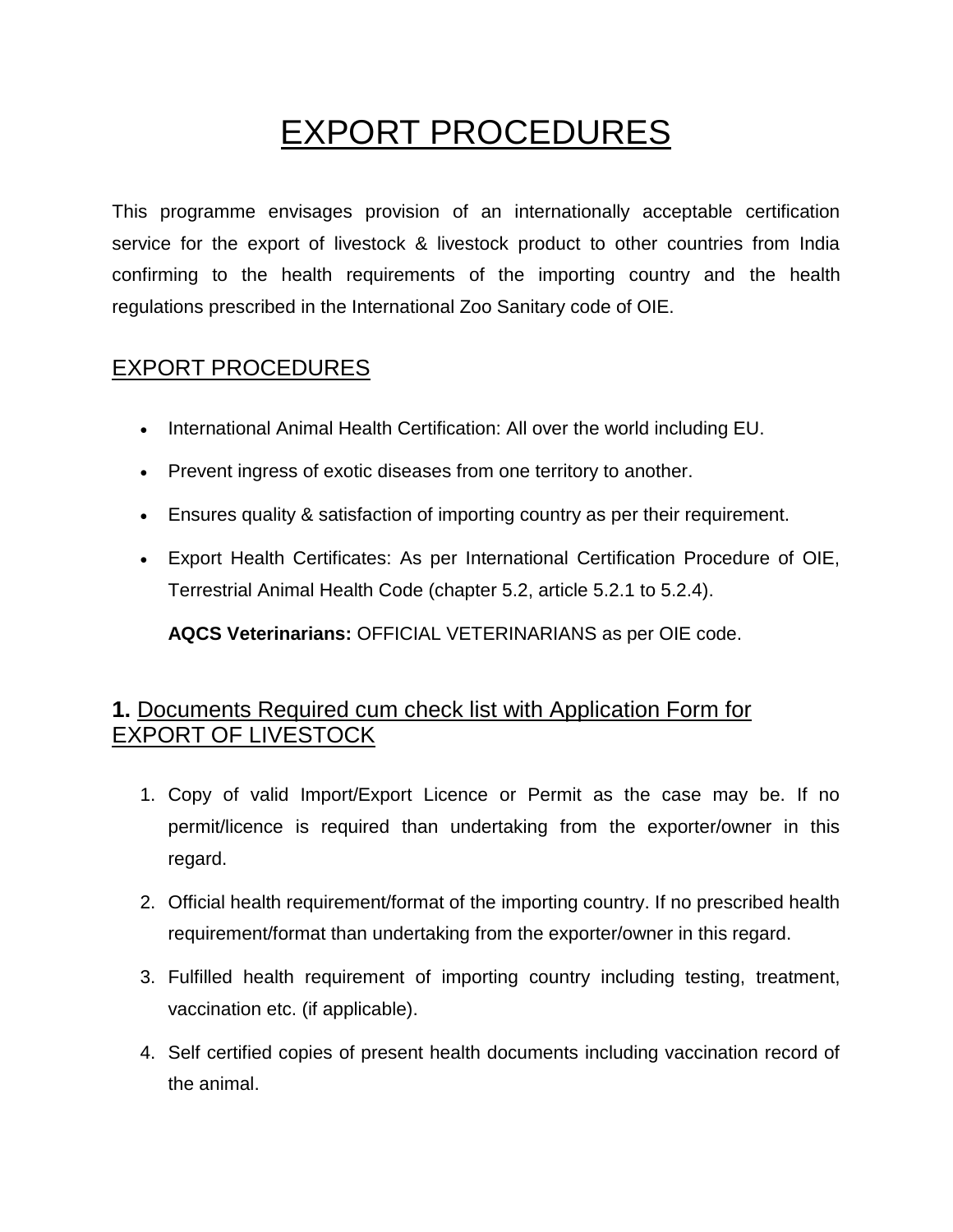- 5. Undertaking and declarations as per requirement.
- 6. Documents of origin, if applicable/asked.
- 7. Copy of airway bill/journey details of animal.
- 8. Any other document if required during examination of application.
- 9. Authorization letter if owner is not approaching directly.

**All attached documents with the application must be self attested.**

**Export Quarantine Certificate will be issued after physical examination/Quarantine observation of the animal as the case may be within 2-3 days before departure. If required the animal may be referred for detailed clinical examination including testing. If the animal is not healthy/fit Certificate will not be issued.**

*NOTE: All livestock meant for export must be microchipped for better identification.*

#### **2.** Documents Required cum check list with Application Form for EXPORT OF LIVESTOCK PRODUCTS

- 1. Copy of valid Import/Export Licence or Permit as the case may be. If no permit/licence is required than undertaking from the exporter/owner in this regard.
- 2. Official health requirement/format of the importing country. If no prescribed health requirement/format than undertaking from the exporter/owner in this regard.
- 3. Fulfilled health requirement of importing country including testing, treatment, fumigation etc. (if applicable/asked).
- 4. Registration certificate/Approvals of the exporting units.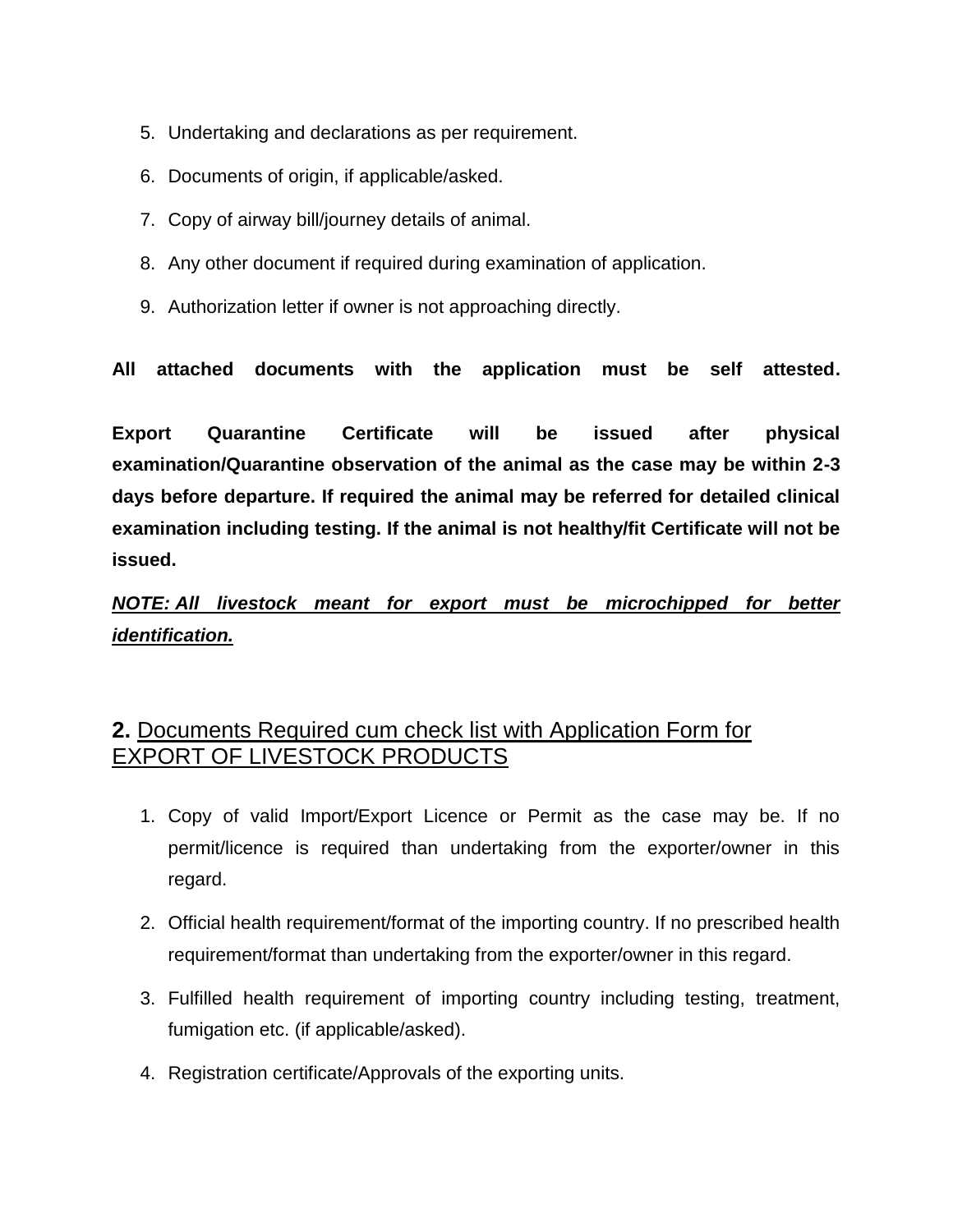- 5. Undertaking and declarations as per requirement.
- 6. Documents of origin of product, if applicable/asked.
- 7. Copy of airway bill/Bill of lading/packing list/Invoice of the consignment.
- 8. Certificate/information from the local Government authorities and others wherever applicable.
- 9. Any other document if required during examination of application.
- 10.Authorization letter if owner is not approaching directly.

**All attached documents with the application must be self attested. All application must be registered on/before the Bill of lading date. Certificate will be issued on or before the lading date.**

### EXIT POINTS

ANY PORT IN INDIA

## . EXPORT (LS/LSP)

Export certification is very important and must be as per International Certification Procedure of OIE, Terrestrial Animal Health Code (chapter 5.2, article 5.2.1 to 5.2.4). As per the procedure the Official Veterinarian (AQCS) of the Veterinary Authority (DAHDF, MOA&FW) of the Exporting Country sign the export Health certificate.

#### Points considered:

- **HEALTH REQUIREMENTS/GUIDELINES OF IMPORTING COUNTRY**
- REQUEST OF THE IMORTER.